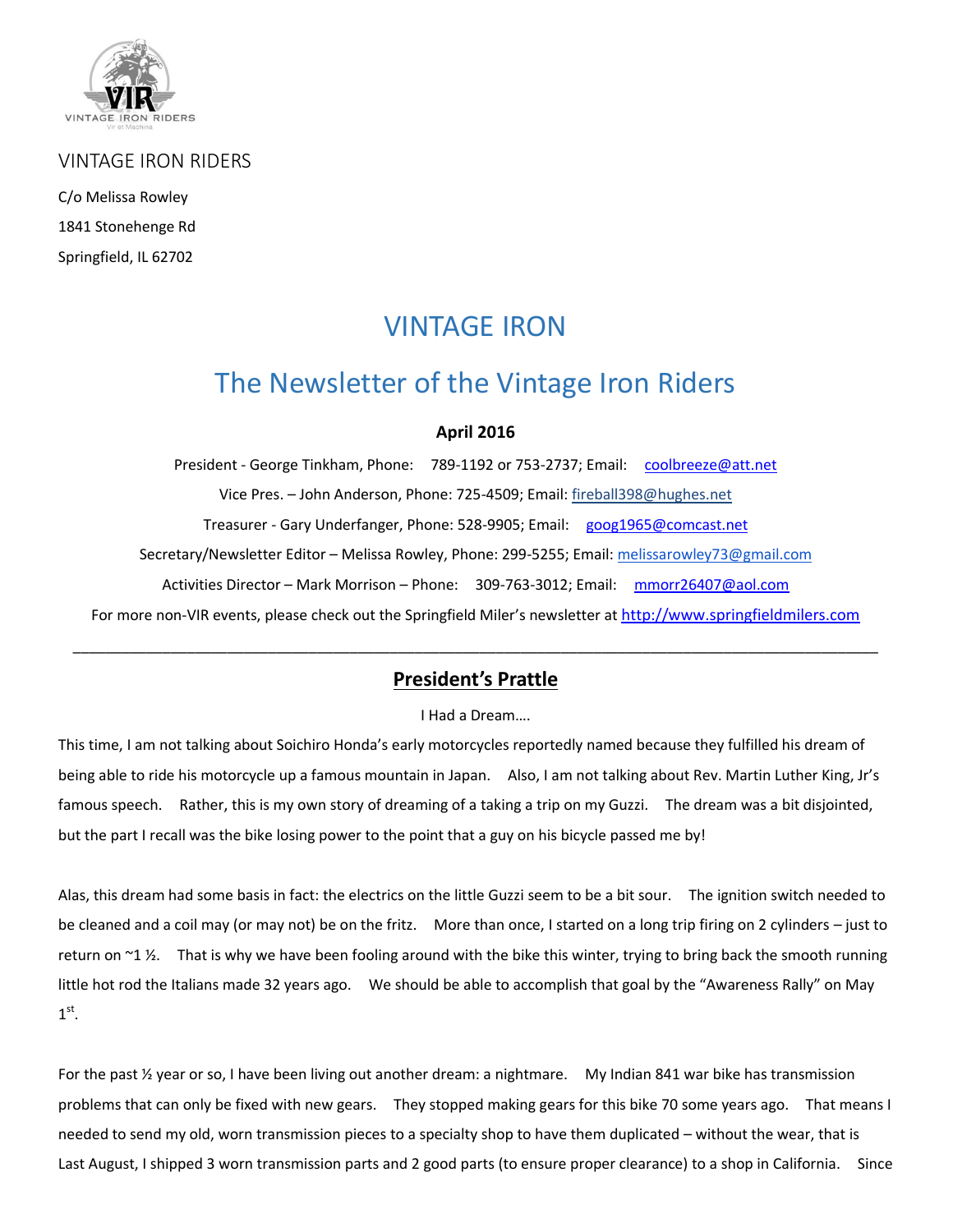December, I have been told the parts would be done shortly. Then, toward the end of February, my contact at the shop said he thought the parts had been shipped. Strangely though, he would not give the shipper's tracking number. When I called at the beginning of March, I was told the parts had not been shipped. Worse, no work had been done on my order. Even worse still, they could not locate most of my parts!!

Now, I have been told that the folks in California have located an Indian 841 tranny from which they can remove the parts I need. Then, they will duplicate those parts and will ship everything back to me at no charge. That is what I have heard. I have yet to see my parts; so, this particular nightmare will continue for a bit longer – until I get my parts and Honda Bob uses them to reassemble my transmission and the bike functions correctly with the rebuilt transmission.

Hopefully, I shall be able to report at this month's meeting that both the Moto Guzzi and the war bike are in good running order. Yep, that would be great, but I may just be dreaming again!

### \_\_\_\_\_\_\_\_\_\_\_\_\_\_\_\_\_\_\_\_\_\_\_\_\_\_\_\_\_\_\_\_\_\_\_\_\_\_\_\_\_\_\_\_\_\_\_\_\_\_\_\_\_\_\_\_\_\_\_\_\_\_\_\_\_\_\_\_\_\_\_\_\_\_\_\_\_\_\_\_\_\_\_\_\_\_\_\_\_\_\_\_\_\_\_\_\_ **Club Events**

Springfield Mile: Park & Display Sunday, May  $29<sup>th</sup>$ . Goog has the flyers

Club picnic on Saturday, June 18<sup>th</sup>

If you know of any events that we can do as a club let us know.

#### \_\_\_\_\_\_\_\_\_\_\_\_\_\_\_\_\_\_\_\_\_\_\_\_\_\_\_\_\_\_\_\_\_\_\_\_\_\_\_\_\_\_\_\_\_\_\_\_\_\_\_\_\_\_\_\_\_\_\_\_\_\_\_\_\_\_\_\_\_\_\_\_\_\_\_\_\_\_\_\_\_\_\_\_\_\_\_\_\_\_\_\_\_\_\_\_\_\_\_\_\_ **2016 Dues**

With the arrival of the new year, we still have around 40 people that have not paid their dues. Annual dues are due. \$25.00 for family and \$15.00 for single. If not renewing, please let us know.

#### \_\_\_\_\_\_\_\_\_\_\_\_\_\_\_\_\_\_\_\_\_\_\_\_\_\_\_\_\_\_\_\_\_\_\_\_\_\_\_\_\_\_\_\_\_\_\_\_\_\_\_\_\_\_\_\_\_\_\_\_\_\_\_\_\_\_\_\_\_\_\_\_\_\_\_\_\_\_\_\_\_\_\_\_\_\_\_\_\_\_\_\_\_\_\_\_\_\_\_\_\_ **Minutes meeting**

 At 7:15 PM, we started meeting. We talked about license plate renewals: make sure that you ar checking to see when yours are due. The Springfield Mile Park and display in May and September. If you can't make it, let us know and we can see if someone will trailer your bike to the show. We inducted two new members Tad Brenner and Bob Young. We talked about where the bike committee is with the show. At 7:50 we ajourned.

#### **3rd Annual Bike show**

\_\_\_\_\_\_\_\_\_\_\_\_\_\_\_\_\_\_\_\_\_\_\_\_\_\_\_\_\_\_\_\_\_\_\_\_\_\_\_\_\_\_\_\_\_\_\_\_\_\_\_\_\_\_\_\_\_\_\_\_\_\_\_\_\_\_\_\_\_\_\_\_\_\_\_\_\_\_\_\_\_\_\_\_\_\_\_\_\_\_\_\_\_\_\_\_\_

The Bike Show Committee holds it monthly meetings the first Tuesday of the month at Bernie and Betty's on Spring St in Springfield at 6pm. Everyone is welcome join the group. The committee has 10 sponsors so far to help pay for the trophies for the 13 classes.

#### **Treasurer's Report**

\_\_\_\_\_\_\_\_\_\_\_\_\_\_\_\_\_\_\_\_\_\_\_\_\_\_\_\_\_\_\_\_\_\_\_\_\_\_\_\_\_\_\_\_\_\_\_\_\_\_\_\_\_\_\_\_\_\_\_\_\_\_\_\_\_\_\_\_\_\_\_\_\_\_\_\_\_\_\_\_\_\_\_\_\_\_\_\_\_\_\_\_\_\_\_\_\_\_\_\_\_

The JWMF (Jeff White Memorial Fund) has a balance of \$2099.50 and the General Fund has a balance of \$2144.36. The total balance is \$4243.86. The maximum balance allowed for JWMF is \$2,500.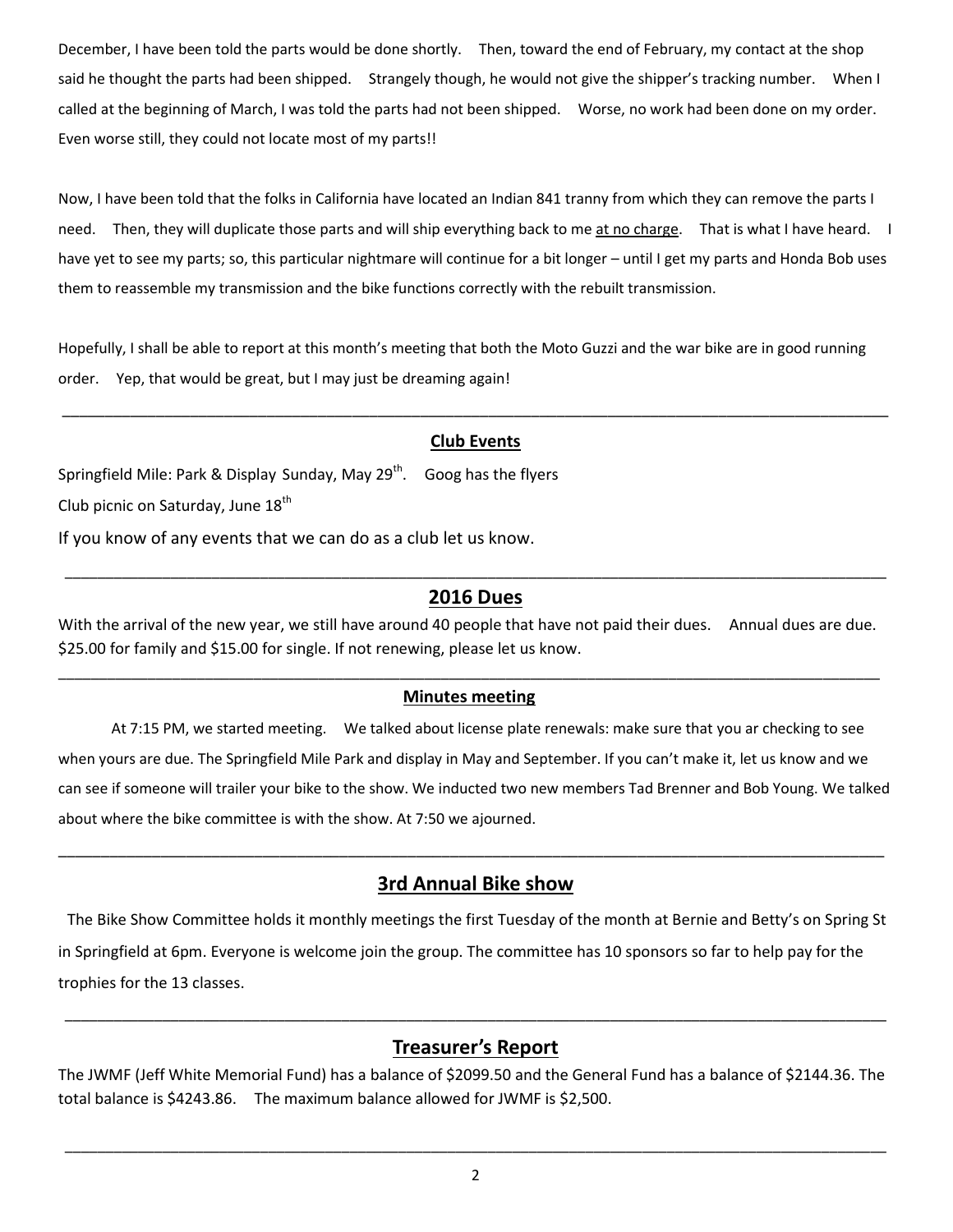#### **Springfield Mile**

Supporting the Springfield Mile. If you would like to get your tickets early the cost is \$30.00. The week and day of the race goes up to \$40. See Goog or Leroy for information on how to get tickets – or call Dave or Tomora Kiesow at (217) 632-0277.

#### \_\_\_\_\_\_\_\_\_\_\_\_\_\_\_\_\_\_\_\_\_\_\_\_\_\_\_\_\_\_\_\_\_\_\_\_\_\_\_\_\_\_\_\_\_\_\_\_\_\_\_\_\_\_\_\_\_\_\_\_\_\_\_\_\_\_\_\_\_\_\_\_\_\_\_\_\_\_\_\_\_\_\_\_\_\_\_\_\_\_\_\_\_\_\_\_\_\_\_\_\_ **Welcome to (prospective) new Members**

No new member \_\_\_\_\_\_\_\_\_\_\_\_\_\_\_\_\_\_\_\_\_\_\_\_\_\_\_\_\_\_\_\_\_\_\_\_\_\_\_\_\_\_\_\_\_\_\_\_\_\_\_\_\_\_\_\_\_\_\_\_\_\_\_\_\_\_\_\_\_\_\_\_\_\_\_\_\_\_\_\_\_\_\_\_\_\_\_\_\_\_\_\_\_\_\_\_\_\_\_\_\_

#### **Monthly Meeting**

The monthly meeting will be at the Rt.66 Hotel and Conference Center @ 625 E St. Joseph St., Springfield, II. 62703. On April 20 @ 7:00

## **Of Interest**:

\_\_\_\_\_\_\_\_\_\_\_\_\_\_\_\_\_\_\_\_\_\_\_\_\_\_\_\_\_\_\_\_\_\_\_\_\_\_\_\_\_\_\_\_\_\_\_\_\_\_\_\_\_\_\_\_\_\_\_\_\_\_\_\_\_\_\_\_\_\_\_\_\_\_\_\_\_\_\_\_\_\_\_\_\_\_\_\_\_\_\_\_\_\_\_\_\_\_\_\_\_

From Don Butler: IL Secretary of State website for license renewal reminder: https://www.ilsos.gov/greenmail/ Because of money shortages, the IL Sec. of State will no longer mail license renewal reminders.

## **2016 VIR Calendar**

\_\_\_\_\_\_\_\_\_\_\_\_\_\_\_\_\_\_\_\_\_\_\_\_\_\_\_\_\_\_\_\_\_\_\_\_\_\_\_\_\_\_\_\_\_\_\_\_\_\_\_\_\_\_\_\_\_\_\_\_\_\_\_\_\_\_\_\_\_\_\_\_\_\_\_\_\_\_\_\_\_\_\_\_\_\_\_\_\_\_\_\_\_\_\_\_\_\_\_\_\_

There will be no calendar this year. We are looking for members who will participate in the calendar committee. We are also requesting project photos showing (1) tear down / work in progress and (2) the finished bike. When you work on your machines, please remember to take plenty of photos. So far, we have enough photos for 11 months.

We need photos for 1 more month.

# **For Sale**

\_\_\_\_\_\_\_\_\_\_\_\_\_\_\_\_\_\_\_\_\_\_\_\_\_\_\_\_\_\_\_\_\_\_\_\_\_\_\_\_\_\_\_\_\_\_\_\_\_\_\_\_\_\_\_\_\_\_\_\_\_\_\_\_\_\_\_\_\_\_\_\_\_\_\_\_\_\_\_\_\_\_\_\_\_\_\_\_\_\_\_\_\_\_\_\_\_\_\_\_\_\_

I am selling this for a friend:

1981 Yahama Virago 750 V-Twin 27,000 miles. Comes with extra seat, two good helmets, spare wheel, battery charger and aftermarket book. Needs the following repair: One Turn signal not working and speedometer not functional, also has a gasket leak. Asking \$800 obo. Melissa 217-299-5255

\_\_\_\_\_\_\_\_\_\_\_\_\_\_\_\_\_\_\_\_\_\_\_\_\_\_\_\_\_\_\_\_\_\_\_\_\_\_\_\_\_\_\_\_\_\_\_\_\_\_\_\_\_\_\_\_\_\_\_\_\_\_\_\_\_\_\_\_\_\_\_\_\_\_\_\_\_\_\_\_\_\_\_\_\_\_\_\_\_\_\_\_\_\_\_\_\_ **Please make sure that I have your updated email or address so I can get your newsletters out to you.**

> Respectfully Submitted, *Melissa Rowley, Secretary*